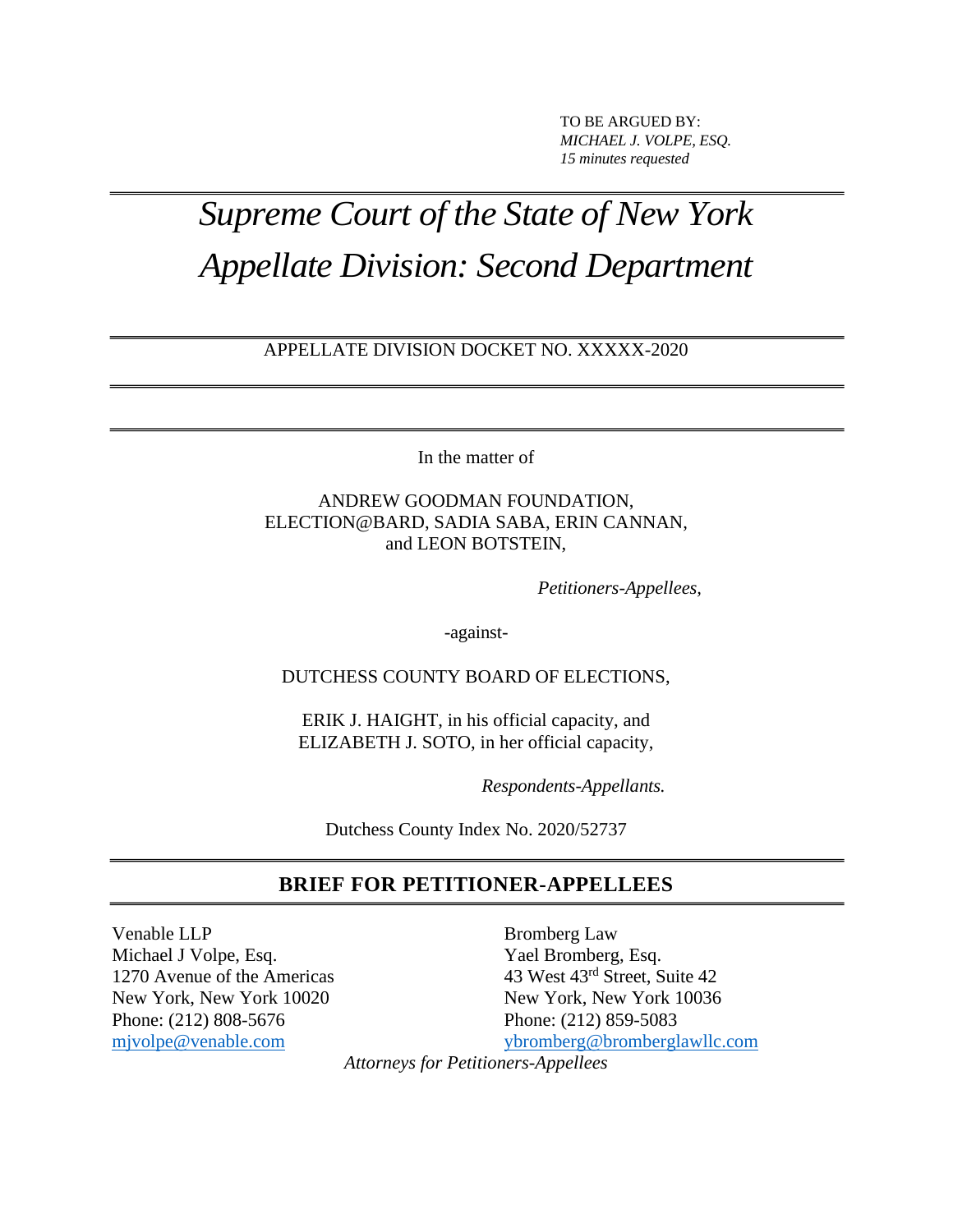# **TABLE OF CONTENTS**

| I.  | The Commissioner's Failure to move the Polling location was                                                                       |  |
|-----|-----------------------------------------------------------------------------------------------------------------------------------|--|
| II. | Eleven days provides adequate notice for a new polling                                                                            |  |
|     | III. The Court did not err because there was a final determination to                                                             |  |
|     | IV. The Court did not err in granting relief on the basis of<br>considerations that were not before the Board of Elections at the |  |
|     |                                                                                                                                   |  |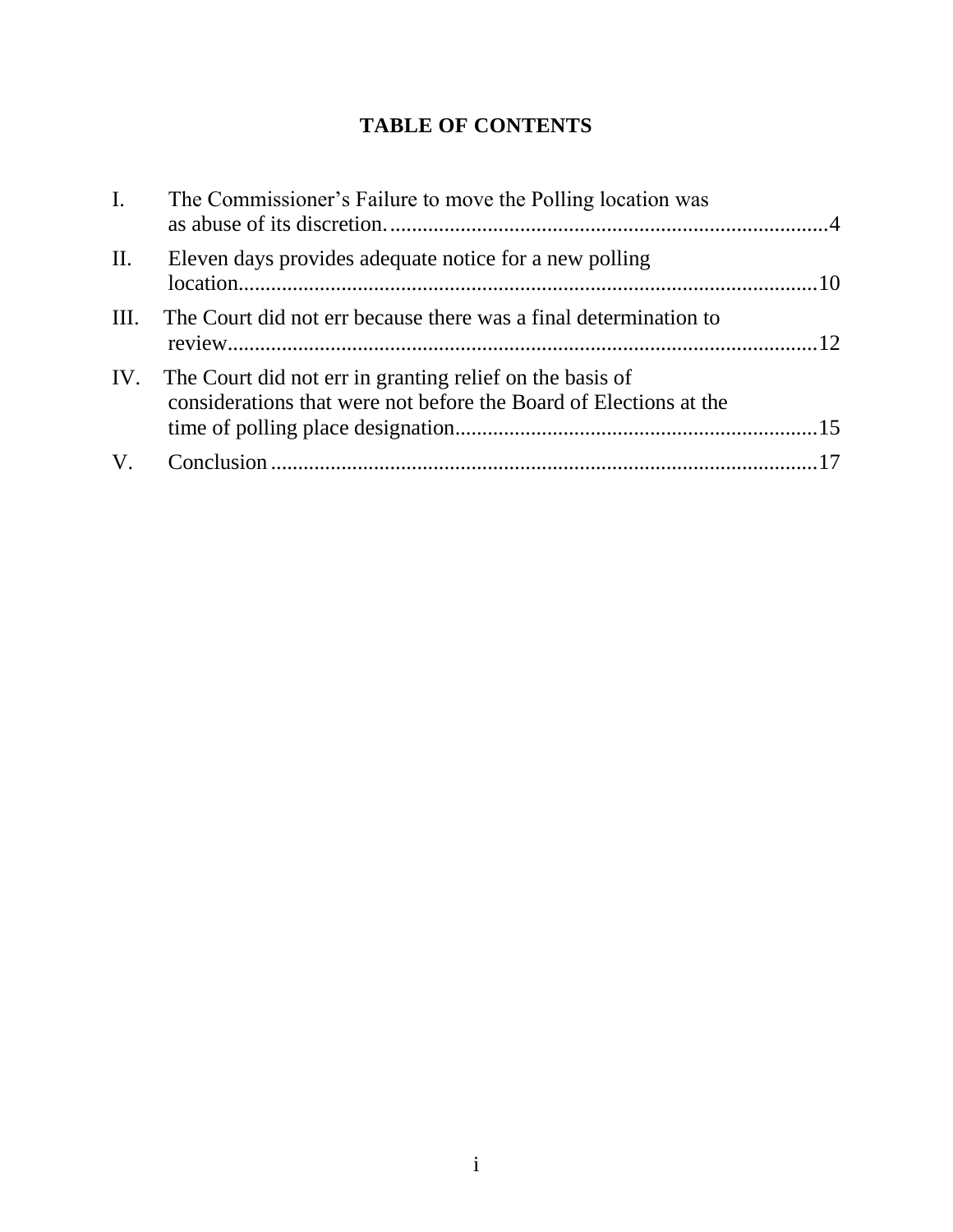# **TABLE OF AUTHORITIES**

| <b>Cases</b>                                                    |  |
|-----------------------------------------------------------------|--|
|                                                                 |  |
|                                                                 |  |
| Syquia v. Bd. of Educ. of Harpursville Cent. Sch. Dist.,        |  |
| <b>Statutes</b>                                                 |  |
|                                                                 |  |
|                                                                 |  |
| <b>Other Authorities</b>                                        |  |
|                                                                 |  |
| https://www.redhook.org/DocumentCenter/View/1914/Polling-Sites- |  |
|                                                                 |  |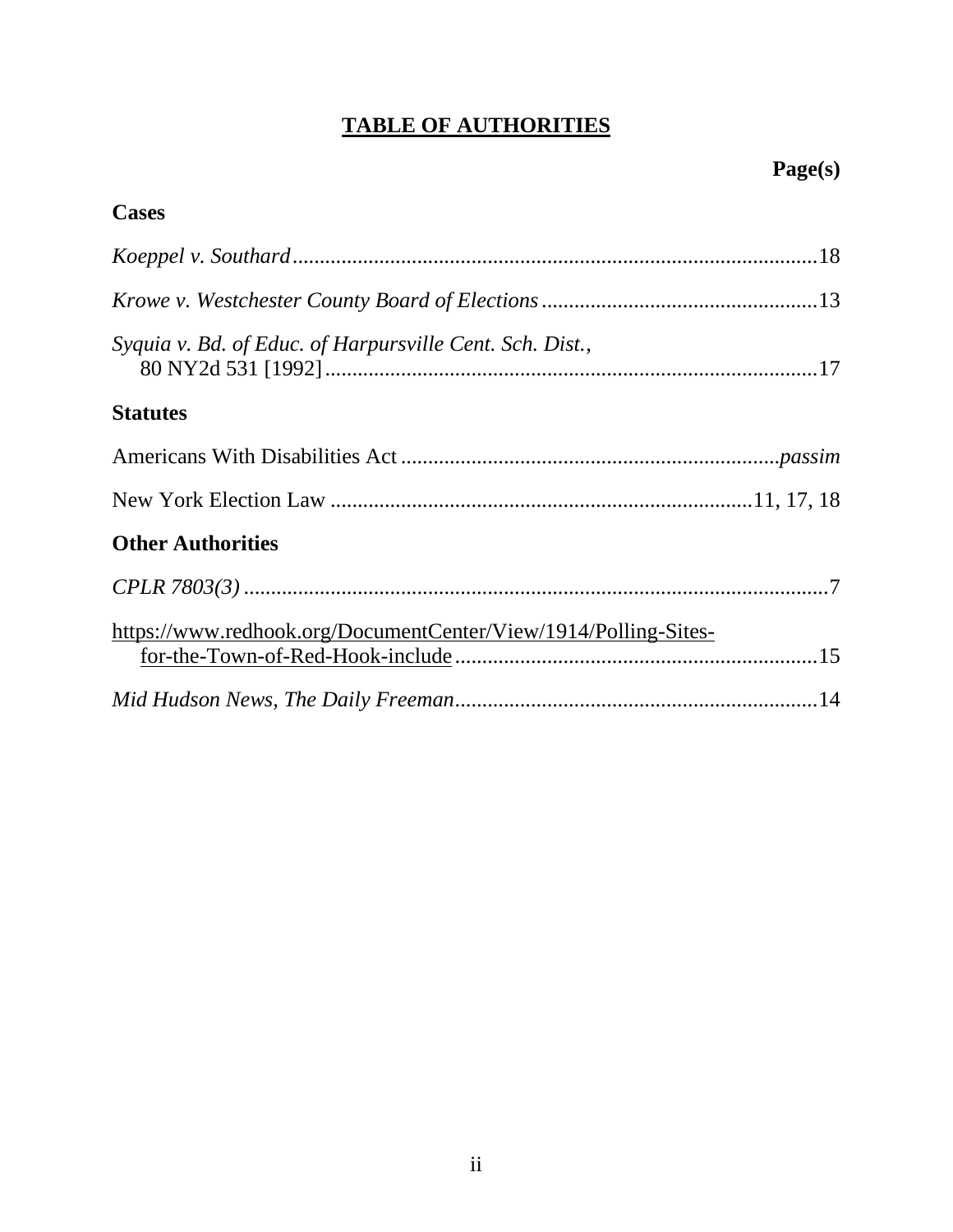#### **STATEMENT OF THE NATURE OF THE CASE AND THE PERTINENT FACTS**

This appeal involves a Dutchess County Election Commissioner, Erik J. Haight ("Haight"), who was not truthful with submissions to a New York State Supreme Court, Justice Maria G. Rosa presiding, respecting the timing to notify voters of a changed polling location. As a result of this brazen misrepresentation, Judge Rosa ultimately found in favor of the Appellees-Petitioners. Haight's true motive is to disenfranchise classes of voters, including student voters who comprise the vast majority of the eligible voters in the district. This appellate review should not allow such fraud to be perpetrated on the judiciary.

The matter below involves the request of Appellees-Petitioners, to move the polling location for Red Hook District 5 from the St. John's Episcopal Church at 1114 River Road in Barrytown (the "Church") to the Bertlesmann Center on the campus of Bard College ("Bard"). Election Commissioner Elizabeth J. Soto supports this request, as does the unanimous Town of Red Hook Board, Bard President Leon Botstein, and Professor Felicia Keesing, an expert on the transmission of COVID-19. The sole opponent, and thus the only reason for this lawsuit, is Appellant Election Commissioner Erik J. Haight.

In her initial Decision and Order of October 13, 2020 ("Initial Order"), Supreme Court Justice Maria Rosa found that "Petitioners have stated good cause

1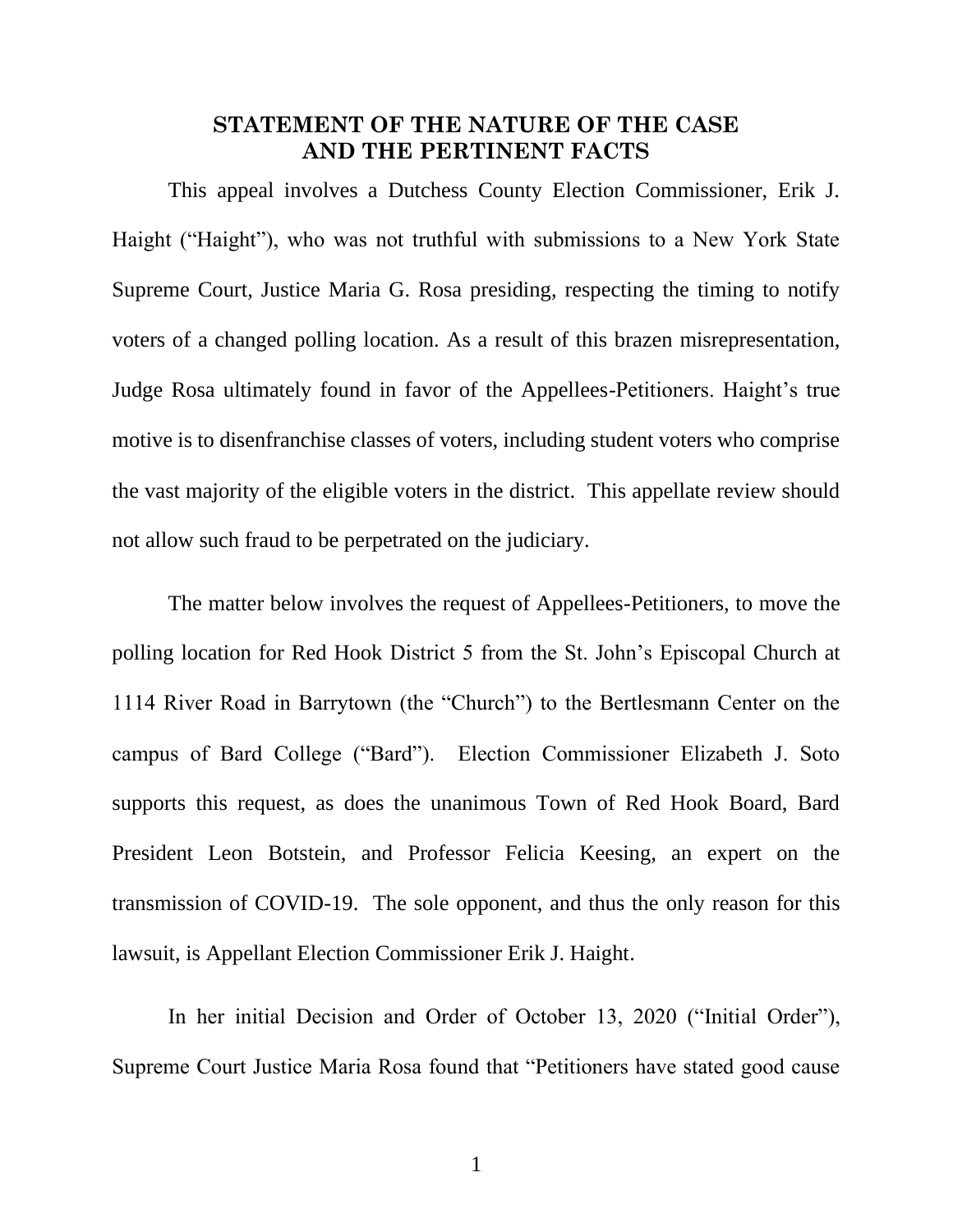for fair consideration to be given to moving the polling place" from the Church to Bard. Appx. 111. Judge Rosa referenced the affidavit of Professor Felicia Kessing, an expert in the transmission of infectious disease, who explained that Bard was a "safer option based upon the smaller size and layout of St. John's Episcopal Church." Appx. 110. Judge Rosa also cited the Church's September 15, 2020 letter - unmentioned in Commissioner Haight's brief on appeal - warning the Board of Elections of the Church's, "inability to provide an adequately safe environment for the poll workers as well as the voters. Simply put, our space is too small to support social distancing during the voting process." *Id.* 

Nevertheless, Judge Rosa initially denied Appellees' request in reliance upon Appellant Election Commissioner Haight's representation to the Court that "mailing out notification of a new polling place at this late date would likely cause voter confusion and result in voters going to the wrong polling place." Appx.  $111.^1$ 

The Initial Order was filed electronically at approximately 5:00pm on October 13.<sup>2</sup> Appx. 115. The next day, October 14, the Board of Elections announced what

<sup>&</sup>lt;sup>1</sup> Commissioner Haight's faux concern about timing was a pretext for his real and long-time objective: discrimination against youth voting. *See* Appx. 56. ("…[T]he interest in keeping polling sites neutral generally weighs against using college campuses as polling sites."); Memorandum of Law in Further Support of Petitioners' Request for Injunctive Relief at 13-17.

<sup>&</sup>lt;sup>2</sup> The Initial Order subsequently was filed with the Dutchess County Clerk on October 14, 2020 at 3:30pm.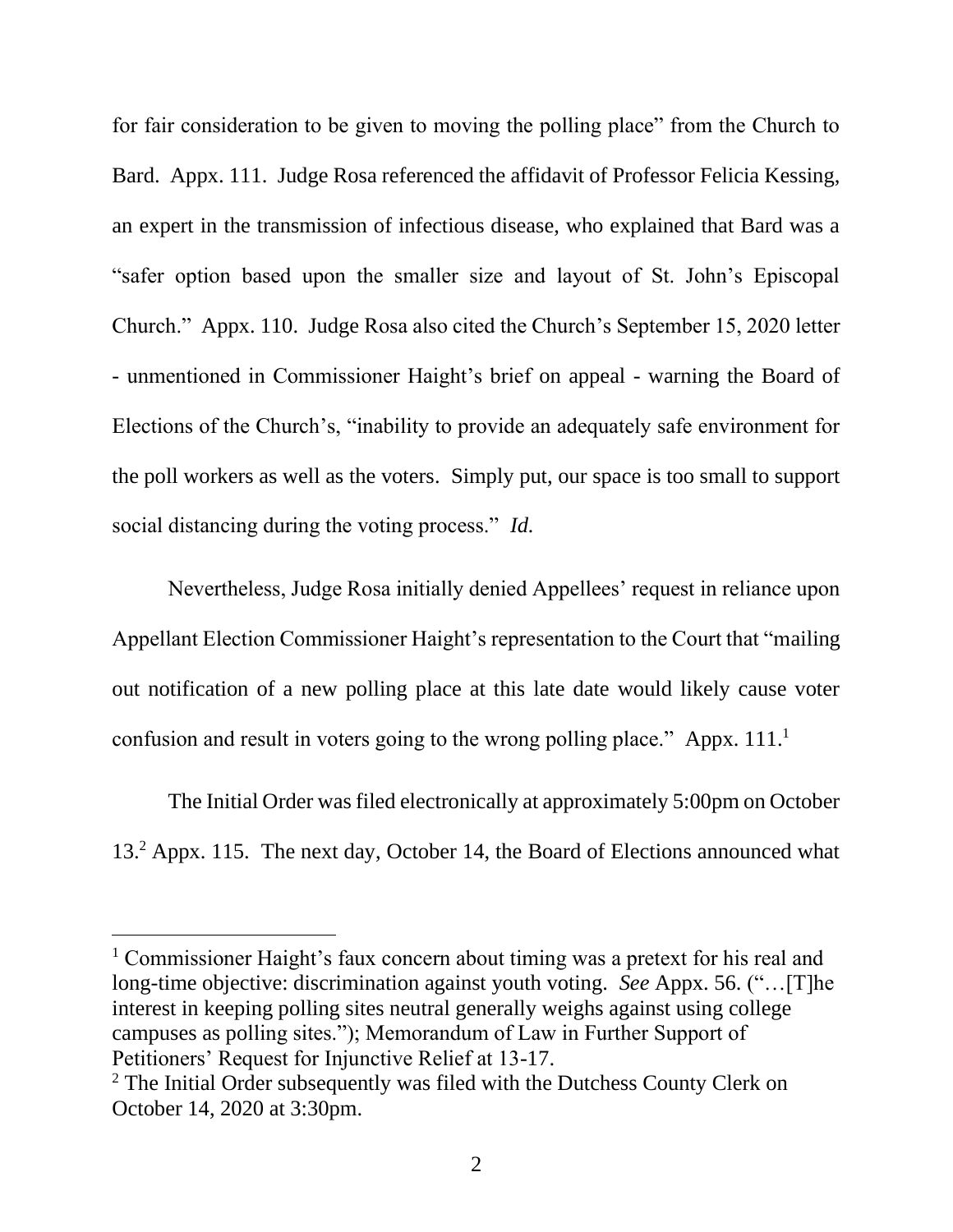Commissioner Haight told the Court it was too late to do. It moved the polling locations for Red Hook Districts 7 and 8, but not the District 5 polling location at issue in this case. Appx. 115, 124. The Red Hook Town Supervisor announced the change in the polling locations by saying, "Due to the expected number of voters, the limited space in the Town Hall meeting room, and the ongoing pandemic, the Dutchess County Board of Elections has made this change…" Order Granting Motion to Reargue (hereinafter "October 23 Order") Appx. 108. These safety and space concerns were a basis of Appellees' petition in the trial court, bolstered by the Church's September 15, 2020 letter seeking to withdraw as a polling place.

On October 15, Appellees filed their motion for leave to renew, informing the Court it had been misled by Commissioner Haight; Appellant Haight responded, and Appellees replied. Judge Rosa promptly reversed her Initial Order, explaining:

*The basis for this Court's decision and order has now been eliminated since the primary factor identified by Commissioner Haight and relied upon by this court was simply untrue. Apparently there was, and is, time to move the polling place for District 5 in Red Hook. The court notes that Commissioner Haight submitted no affidavit in opposition to this motion…. See* Appx. 138. (emphasis added).

Appellant Commissioner Haight, who submitted no affidavit to the trial court to try to defend what "was simply untrue," similarly found no place in his appeal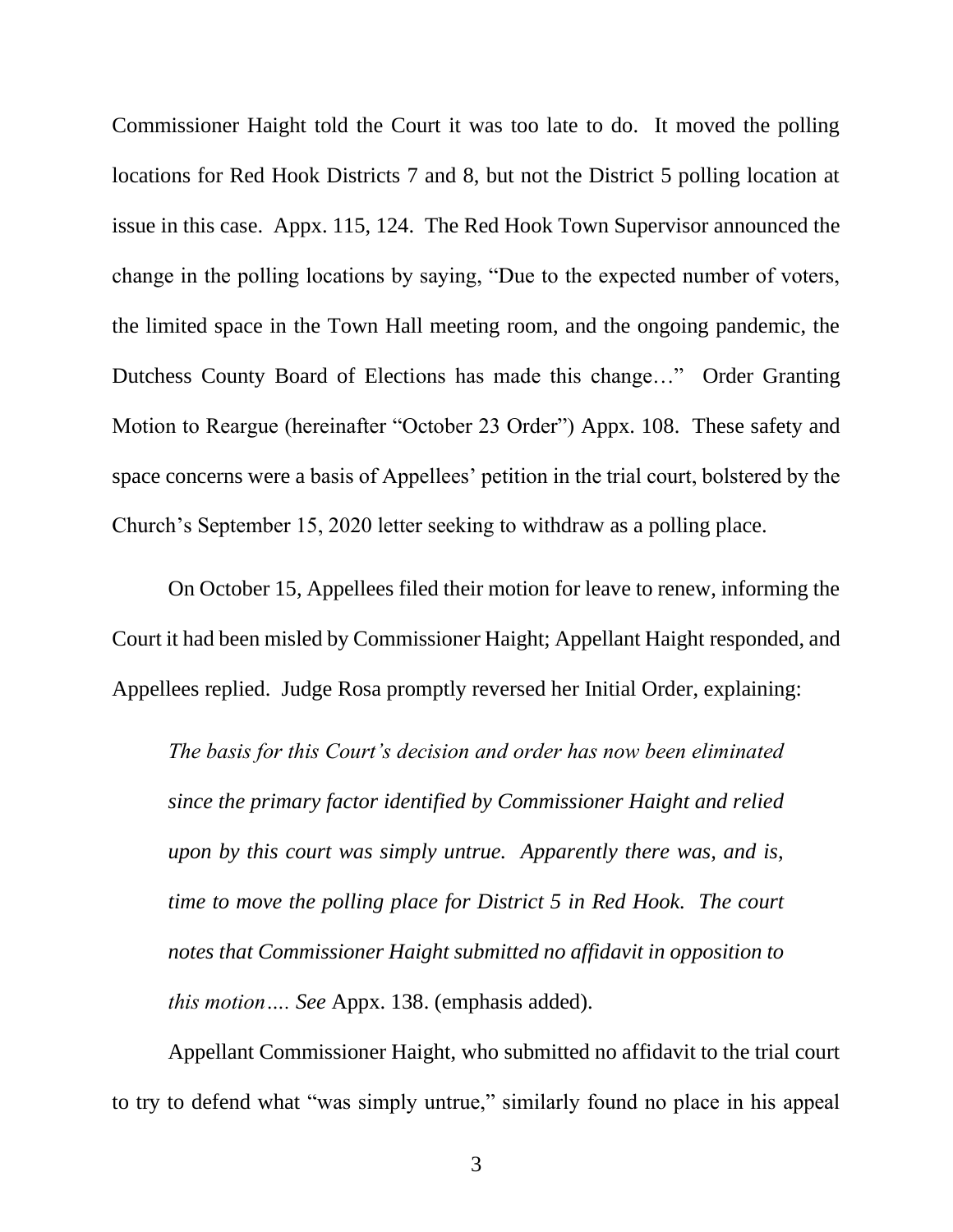brief to address, much less try to justify, his misrepresentation to the trial court. On Monday, October 26, Appellees received Commissioner Haight's brief appealing the October 23 Order.

#### **ARGUMENT**

The October 23, 2020 Decision and Order ("October 23 Order") of the trial court moving the District 5 polling place to Bard for the November 3, 2020 election should be affirmed.

## <span id="page-6-0"></span>**I. The Commissioner's Failure to move the Polling location was as abuse of its discretion.**

The Appellate Division's review of a determination is limited to consideration of whether the determination was made in violation of lawful procedure, was affected by an error of law, or was arbitrary and capricious or an abuse of discretion; in such a proceeding, courts examine whether the action taken has a rational basis. *McKinney's CPLR 7803(3).* An action is considered arbitrary and capricious when it is taken without sound basis in reason or regard to the facts.

<span id="page-6-1"></span>The October 23 Order ruled that the Commissioner's failure to act was an abuse of discretion, taking into account the Commissioner's critical statement to the Court which simply was untrue. After representing to the trial court that polling places could not be changed due to the timing of the election, Commissioner Haight changed two polling locations less than a day after issuance of the Initial Order. The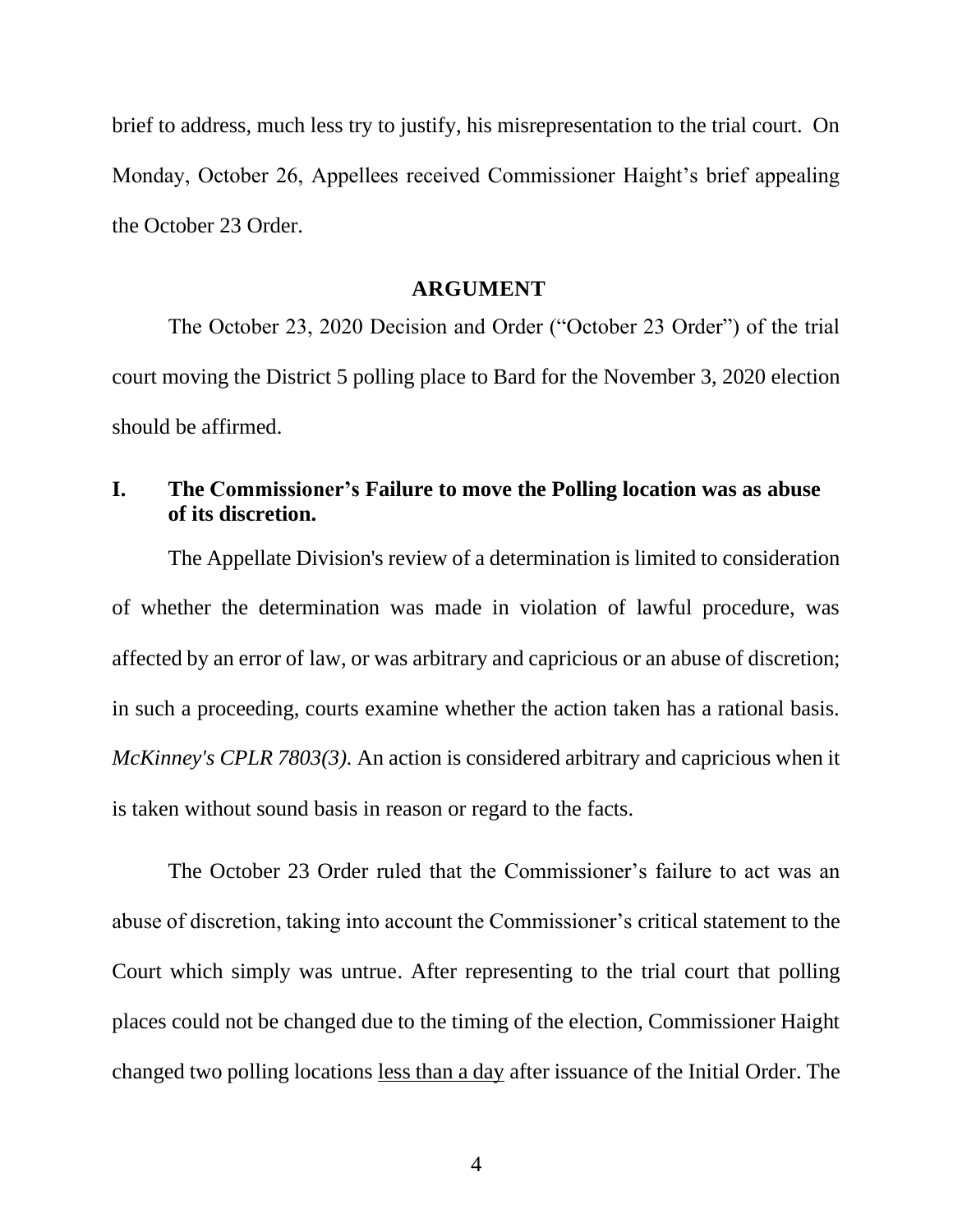court realized that its Initial Order was based on a, "primary factor identified by Commissioner Haight" that, "was simply untrue," and issued the October 23 Order moving the polling location to Bard. The lower court, by reversing a ruling that was induced by a "simply untrue" representation of a public official is not, by any definition, "arbitrary and capricious." To date, the Commissioner has still not explained his statement under oath to the Court, a fact not lost on the Supreme Court in the ruling against him.

In addition to not rewarding untrue affirmations, the October 23 Order safeguarded the public health, advanced the public's right to vote in a safe environment and reinforced the integrity of the judicial process against public officials who believe they can make misrepresentations with impunity. The court, in issuing the October 23 Order, noted many other facts that Appellant had ignored, such as the affidavit of Professor Felicia Keesing, an expert in the transmission of infectious diseases, who explained that "the proposed polling place at Bard College is a safer option based upon the smaller size and layout of St. John's Episcopal Church." Appx. 137. Professor Keesing explained, in detail, that "based on relative estimated size alone, the polling location at the Church, being one-third the size of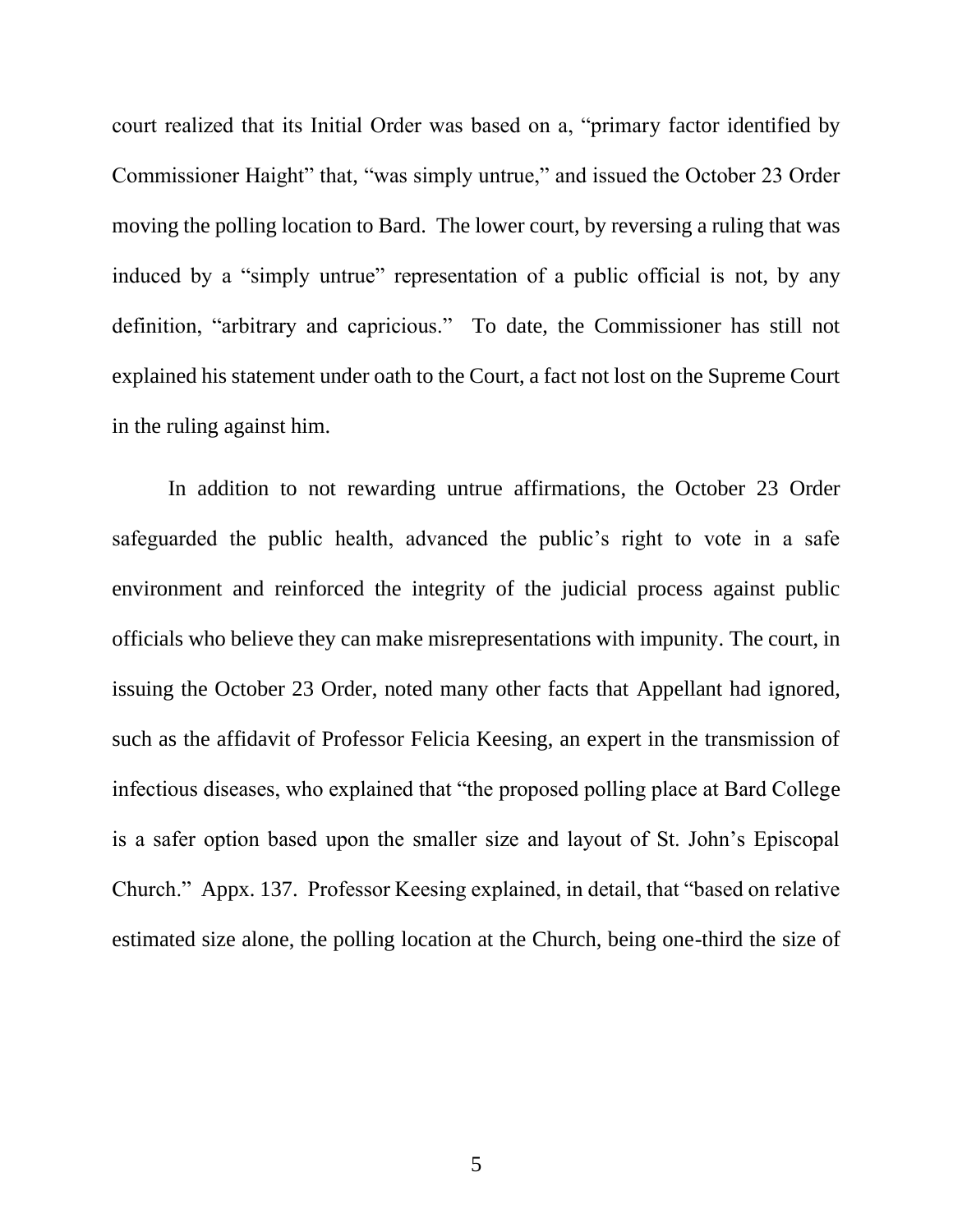the proposed Bard location, creates a risk of transmission of covid-19 four times higher than the risk of transmission at the proposed Bard location." Appx. 90.<sup>3</sup>

In the October 23 Order, Judge Rosa credited "Bard's rules regarding COVID-19 and Bard's response and also notes Bard's apparent ability to create a safe environment for voters particularly given its stated record of zero cases of COVID as of October 16, 2020 out of 4,417 tested students and employees." Bard is continuing those efforts and at writing still has zero confirmed cases. Bard's COVID Response Team has adopted an eight-page Preliminary COVID, Access and Safety Plan in consultation with Bard Security. Ex. 1. In an email to All Bard College on Saturday, October 24, Malia Du Mont, Chief of Staff to President Botstein and a member of the Bard College COVID-19 Response Team, wrote in part:

#### *Voting protocols*

The College's COVID policy accounts for access for "essential civic activities such as elections, where visitors will be directed to closely controlled facilities operated and cleaned in keeping with New York State and CDC-approved COVID-19 protocols." Now that the courts have allowed the District 5 polling site to be moved to the Bard campus, we are finalizing protocols for the polling site which will be announced next week. These will include traffic control, a discrete entrance to the polling site at the Bertelsmann Campus Center, closure of parts of the

<span id="page-8-0"></span><sup>&</sup>lt;sup>3</sup> Beyond its infirmity of inadequate size lies an equally disqualifying factor, the Church is not compliant with the Americans With Disabilities Act ("ADA"). Memorandum of Law in Further Support of Petitioners' Request for Injunctive Relief at 9-11.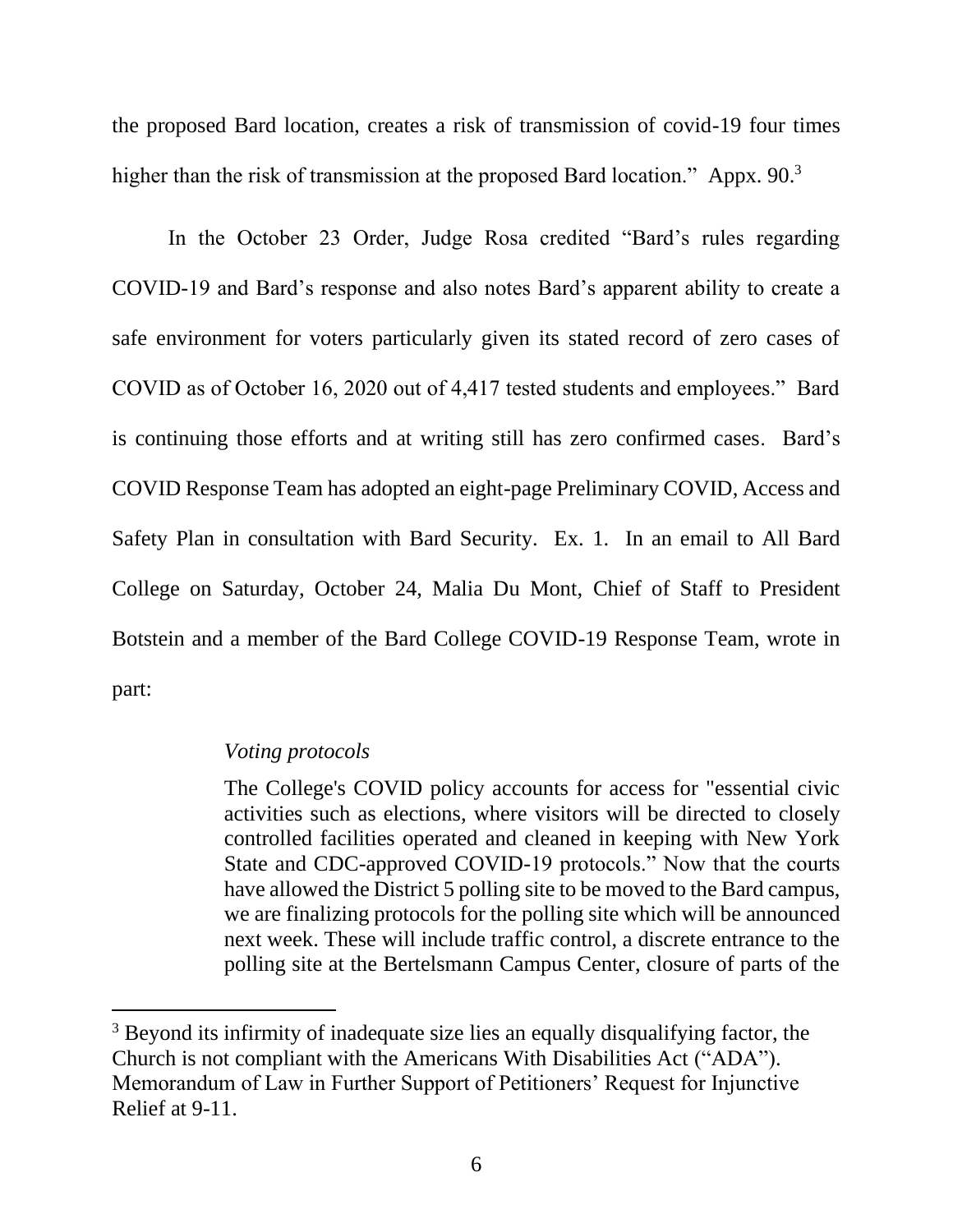building, special parking regulations, and special cleaning protocols. All voters from District 5 - nearly 70% of whom are Bard students, employees, and their families - will be able to vote safely at the Bertelsmann Campus Center on Election Day.

Ex. 2.

The Church, which understandably is no longer planning on serving as a polling location based on its September 15 letter, has affirmed that it has no such COVID-19 safety plans. The Church knew as a matter of common sense what Professor Keesing knows as an infectious disease expert. The Church's admirable sense of responsibility to the voting community prompted its September 15, 2020 letter to the Board of Elections conceding "our inability to provide an adequately safe environment for the poll workers as well as the voters." Appx. 45. This unbridgeable gap between Bard's suitability as a polling location and the Church's shortcomings explains why Commissioner Soto, the unanimous Town of Red Hook Board and Bard President Leon Botstein all support moving the polling site to Bard. Appx. 37, 29 and Ex. 3 and 4.

Appellant Haight has no answer for Professor Keesing's science and the Church's display of conscience and public duty. As explained below, his answer for Bard's impressive COVID-19 protocols was to violate them personally. Appellant Haight previously represented to the court that there was not enough time to comply with ADA surveys of the Church required by Election Law, nor was there time to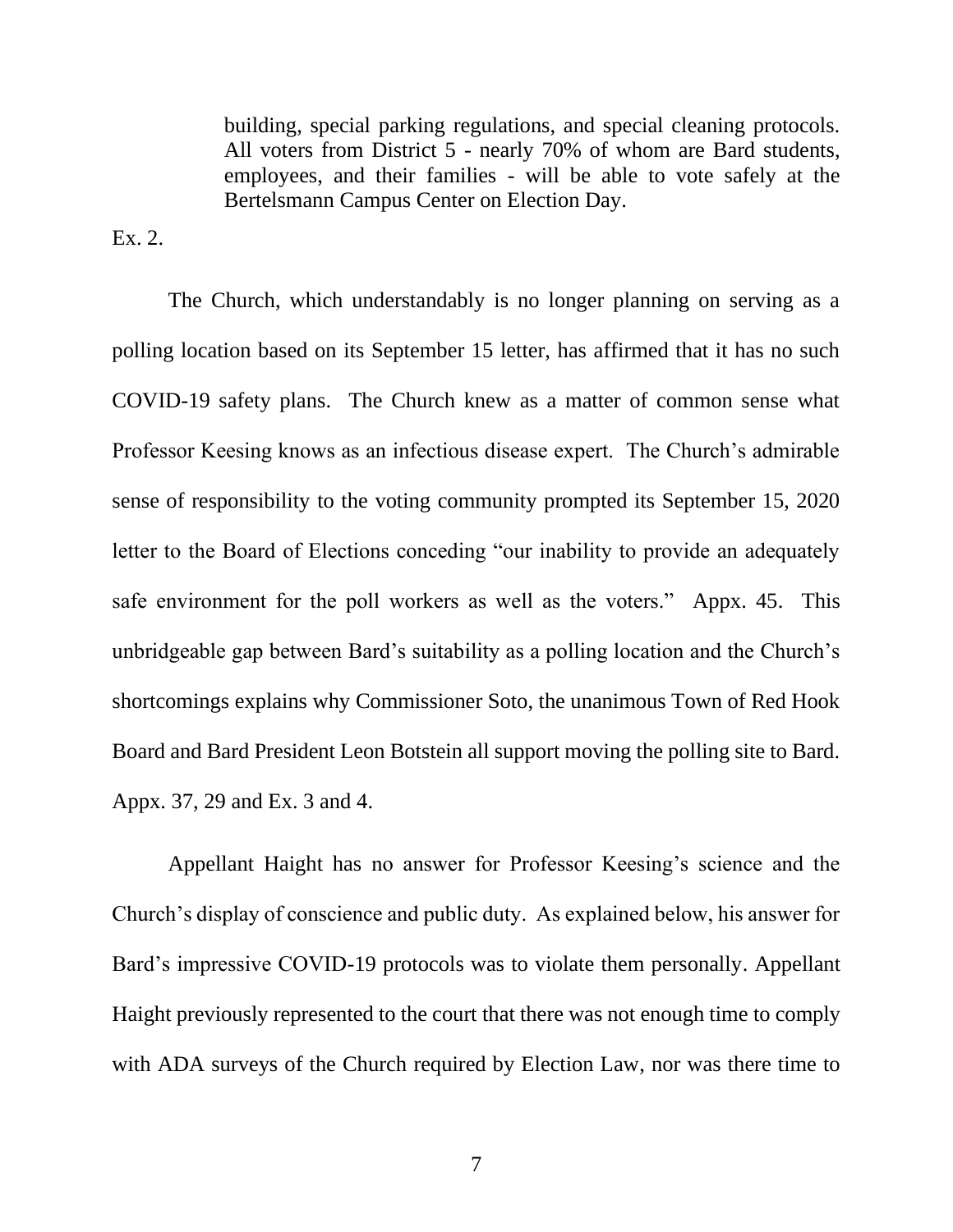conduct a survey for any potential new location. Yet in the brief to this Court, Appellant Haight touted his purported concern for ensuring compliance with the Election Law's requirement that the Board of Elections complete an access survey for every polling site prior to its designation. Haight Brief at 11, citing Election Law  $§4-104(1-b).$ 

<span id="page-10-0"></span>Were his concern genuine, he would have noticed that the 2019 Survey Form on which he purportedly relied in selecting the Church as a polling location was halfempty. Appx. 71-76. Seventeen of the 37 inquiries yielded only a "N/A" entry. The surveyor failed to answer the entire ramp compliance section, although the grossly noncompliant ramp is the only way to enter the building. Appellant Haight's purported concern for ADA compliance is a sham.

To pursue his purported concern for Bard's ADA compliance, Appellant Haight describes,

*"Yesterday (Sunday), Respondent Commissioner Haight drove past the "closed" signs that surround Bard's campus and attempted to inspect the Student Center as a polling place. Security forced him to leave campus, notwithstanding his attempt to explain that he was from the Board and was attempting to inspect a polling place."* Haight Brief at 11.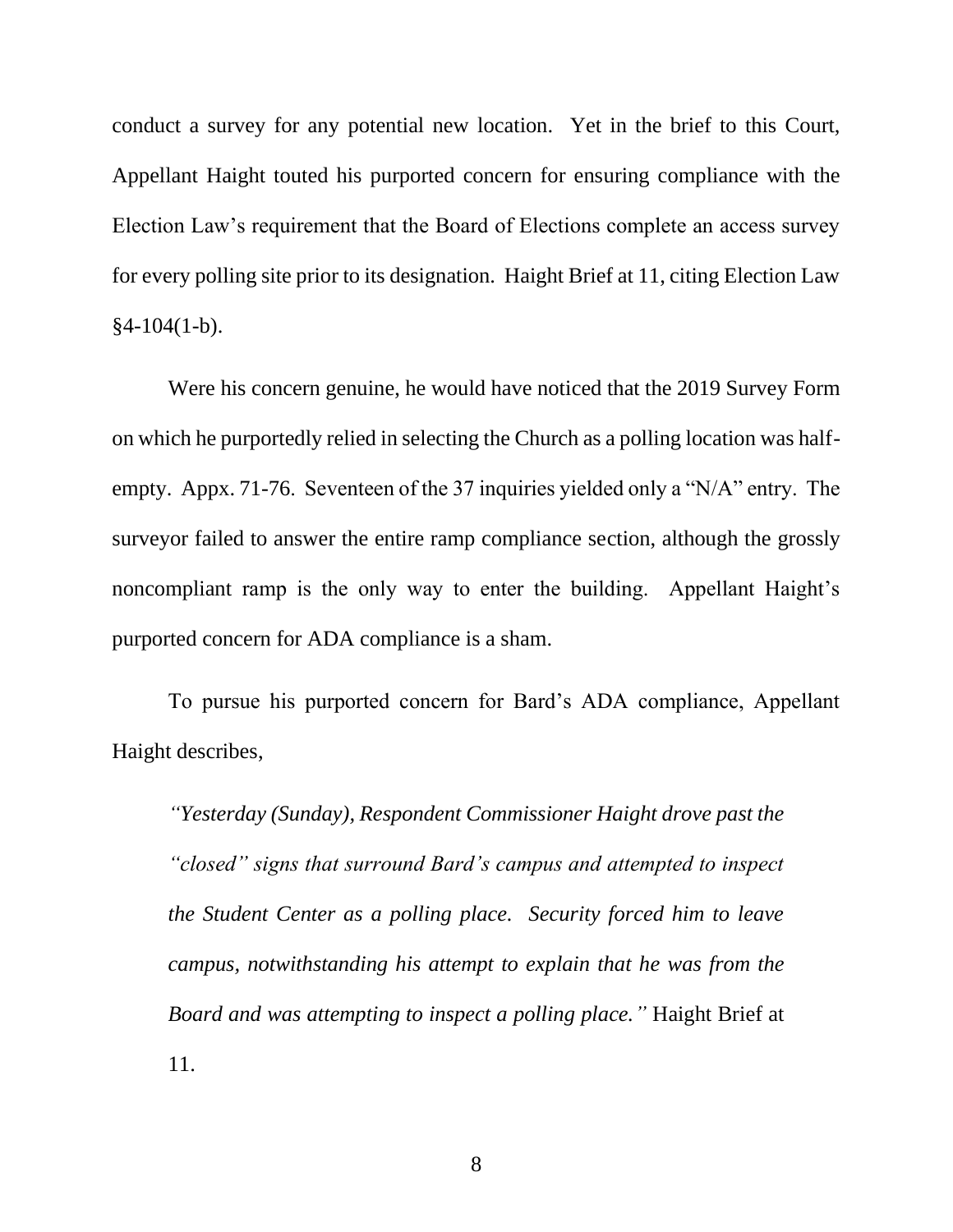This admission is astonishing. Appellant Haight has again made misrepresentations and abused his discretion, intentionally breeching Bard's security protocols as described in the attached declaration of John Gomez, Vice President of Operations/Security Director for Bard College. Ex. 5. Vice President Gomez explains that Commissioner Haight came onto campus, refused to identify himself, and appeared to be discreetly recording videos. Vice President Gomez, whose prior career of 29 years with the New York State police included work in counterterrorism, was concerned enough to forward the incident report to the Dutchess County sheriff's office after students expressed concerns about an unidentified person roaming campus. Commissioner Haight now claims he was attempting to conduct an ADA access survey, something that nobody in his office had time to do for the Church. While, Appellant's simply untrue affirmation was his undoing at the Supreme Court, hereto, Appellant's conduct of purportedly trying to conduct an ADA survey by surreptitiously sneaking onto campus on his own accord after previously representing there was no time to do them, should doom his appeal before this Court.

This would be appalling behavior by any adult who is, or should be, mindful of the challenge of maintaining the safety and security of a college campus during the pandemic—a challenge that Bard, through its vigilance, has met successfully. For a public official, this is conscience shocking. Commissioner Haight violated the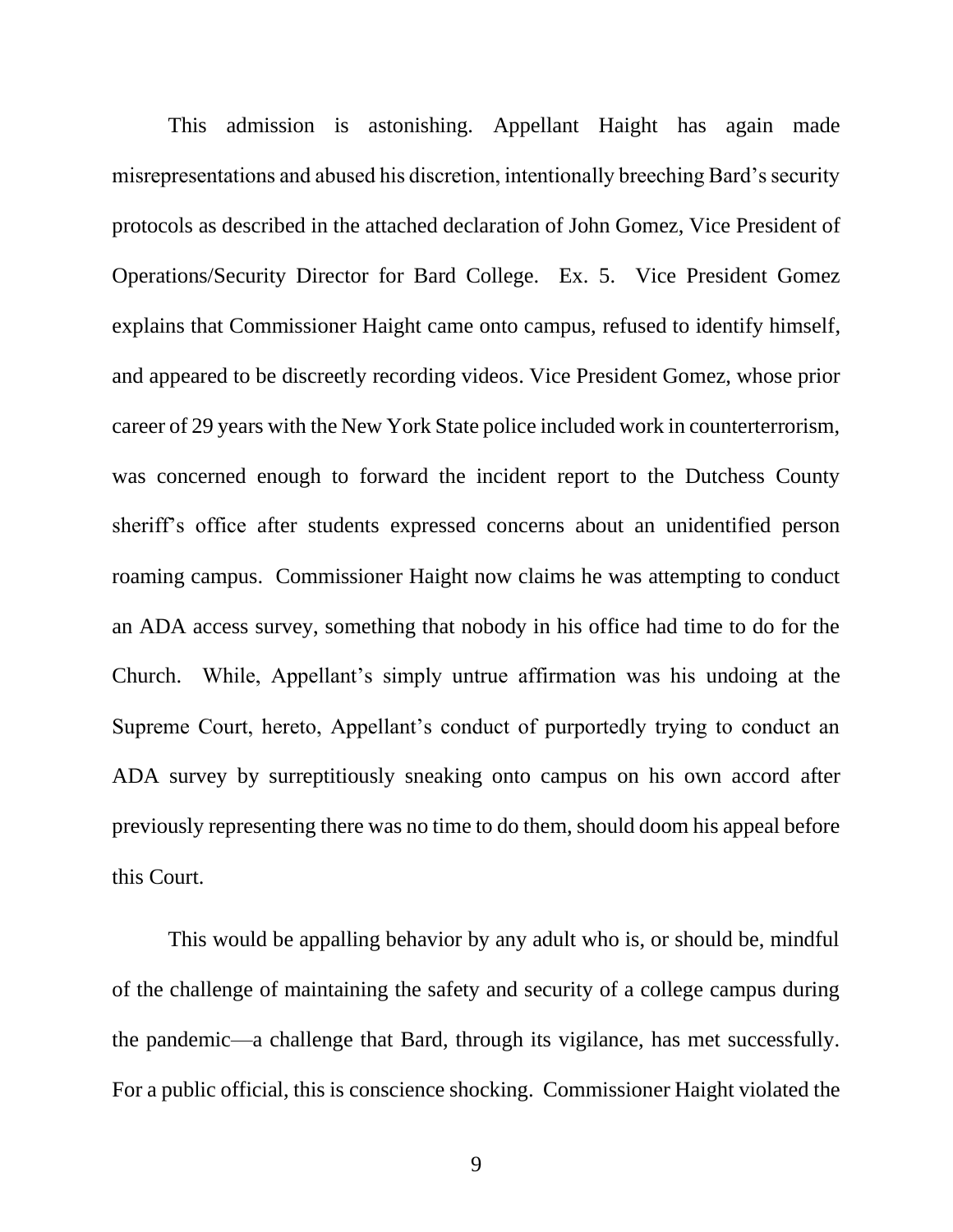very regimen that Bard has applied to create and maintain an environment that is safe for its students and will be safe for all voters. Furthermore, were Commissioner Haight genuinely interested in Bard's compliance with the ADA<sup>4</sup>, he could have called Bard to arrange for an authorized visit and come equipped with the necessary survey instruments to do so. Clearly, Commissioner Haight knew he had something to hide, for he even failed to identify himself to security officials thereby triggering alarms for a public safety threat on campus.

#### <span id="page-12-0"></span>**II. Eleven days provides adequate notice for a new polling location.**

Appellant's papers attempt to proport there was no abused discretion, "given that nothing indicated that people would be unable to vote if St. John's Episcopal Church remained the polling places," and "no voter will be disenfranchised if the relief sought herein is not granted." Haight Brief at 19. Appellant's papers ignore the Church's ADA non-compliance, the great difficulty for Bard to transport students to the Church this year, the Church's admission that it is an unsafe venue for poll workers and voters, and the global pandemic ravaging our nation.

<span id="page-12-1"></span>Instead, Appellant questions how notice can be provided to citizens about a new polling place and cites to *Krowe v. Westchester County Board of Elections* for the premise that a polling place should not be relocated shortly before an election.

<sup>4</sup> The Bertelsmann Center is ADA-compliant.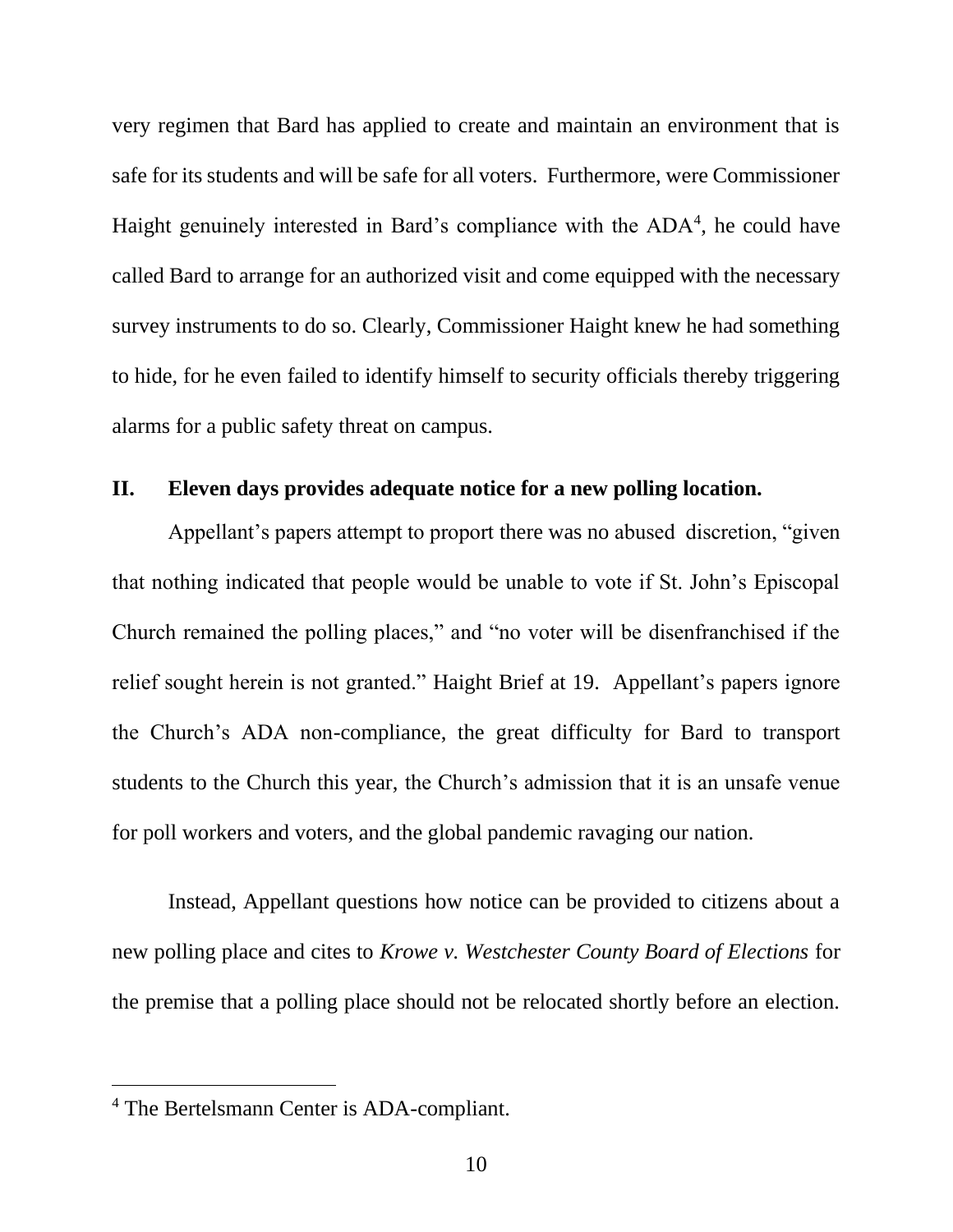Appellant's reliance on these cases is misplaced. In *Krowe*, a polling place was relocated three weeks ahead of an election because non-essential construction was scheduled to the polling location on election day, a last-minute change that the court deemed unnecessary. In the present circumstance, we are not confronted by the mere inconvenience of elective construction. Rather, the voters in the 5<sup>th</sup> District are confronted with a deadly virus which can only be stopped by physical distancing, a church which has indicated it cannot provide physical distancing, and a safe alternative polling location within walking distance of nearly 70% of District 5's registered voters.

<span id="page-13-0"></span>Since the issuance of the October 23, 2020 Order, voters have been told in numerous ways of the relocation of the polling site to Bard. On Saturday, October 24, 2020, *The Mid Hudson News, The Daily Freeman, The Poughkeepsie Journal, Hudson Valley Observer* and *IMBY News* all reported that the District 5 polling location has been moved to Bard College. Exs. 6, 7, 8, 9, and 10. Red Hook Town Supervisor Robert McKeon informed hundreds of Red Hook voters via the Town's email notification service on Saturday, October 24 that the District 5 polling place will be at Bard College.Ex. 11.

On Sunday, October 25, the Town of Red Hook announced the Bard College polling location as the first item of the Town News section on the front page of its website. See Ex. 12. The Town Board altered its Election District Poll Site link on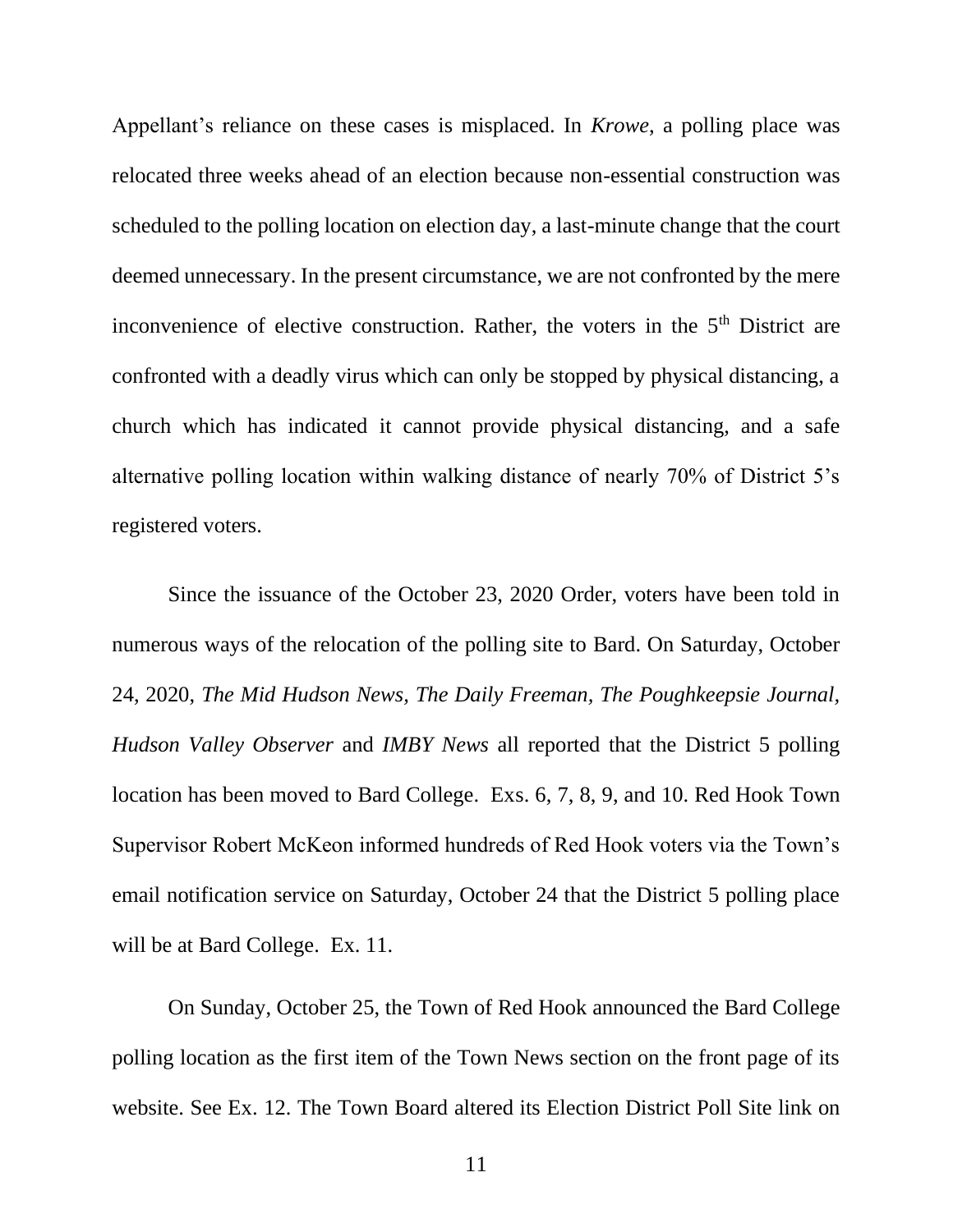its website to indicate that Red Hook District 5 (like Districts 7 and 8) had moved, in this case to the Bard College Campus Center.<sup>5</sup>

On Monday, October 26, an email was sent to approximately 50 residents of Barrytown, the hamlet where the current polling site is located, informing them of the relocation of the polling site to Bard. Ex. 13. Bard notified all of its students and faculty—who comprise nearly 70% of the voters in District 5—that the polling location has been moved to the Bard campus. Bard News of October 24, 2020, Ex. 19. An electronic "Vote at Bard 11/3" sign now sits outside the North Entrance of Bard's campus. Ex. 20.

These communications from the Town of Red Hook and Bard, coupled with the media coverage, already have effectively blanketed District 5. Reversing the October 23 Order now undoubtedly will confuse and concern voters, particularly those who have read or heard about the Church's own warning of its "inability to provide an adequately safe environment…."

## <span id="page-14-0"></span>**III. The Court did not err because there was a final determination to review.**

Appellant incorrectly avers that there was no decision rendered by the Board of Elections that can form the basis for the instant Article 78 proceeding.

<span id="page-14-1"></span><sup>5</sup> [https://www.redhook.org/DocumentCenter/View/1914/Polling-Sites-for-the-](https://www.redhook.org/DocumentCenter/View/1914/Polling-Sites-for-the-Town-of-Red-Hook-include)[Town-of-Red-Hook-include.](https://www.redhook.org/DocumentCenter/View/1914/Polling-Sites-for-the-Town-of-Red-Hook-include)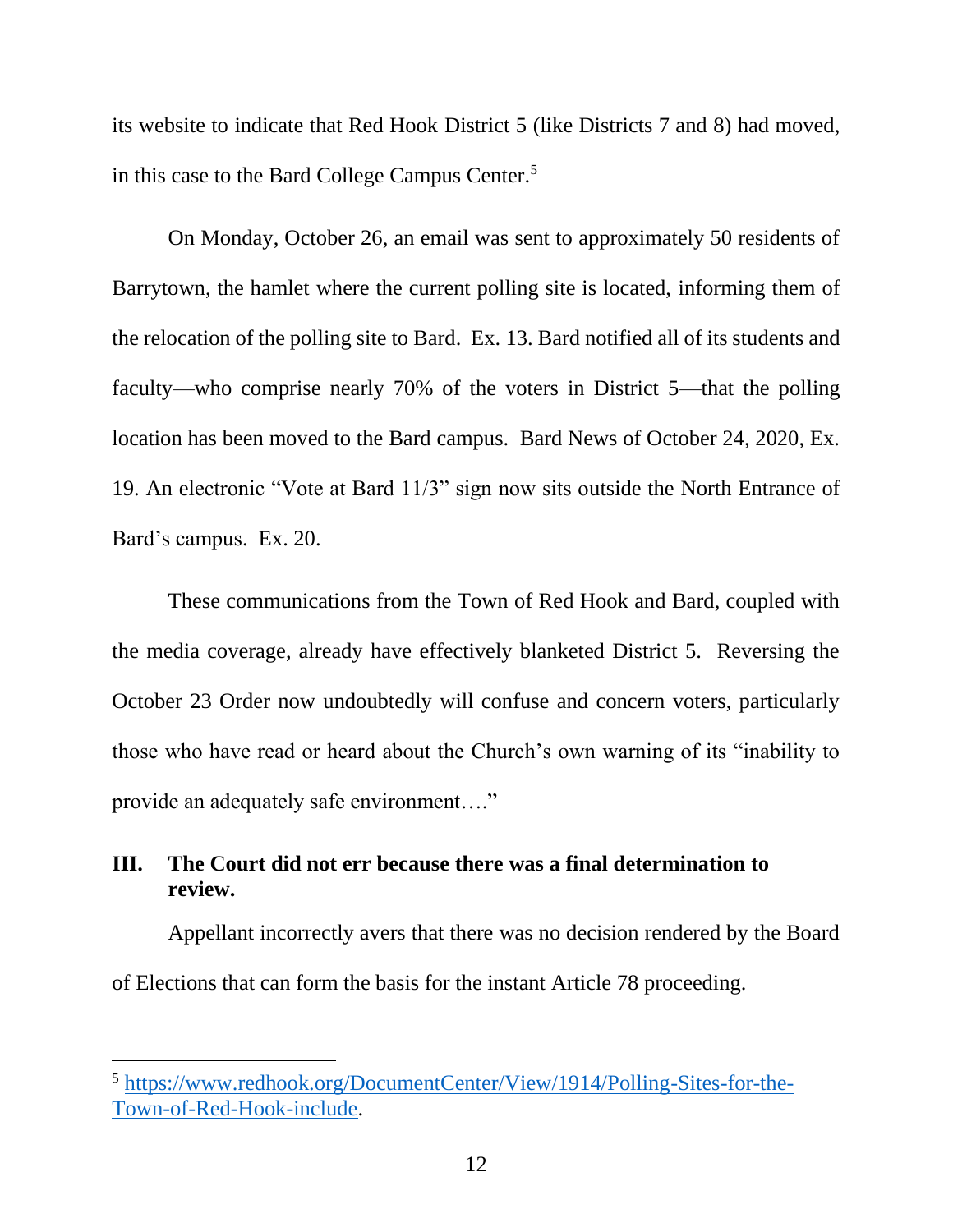Appellant would have the Court completely disregard Appellee's written request to the Board of Education dated February 28, 2020, which states, in relevant part, that Appellees "write to request that a new designated polling location for the Town of Red Hook's Voting District 5 be set on the Bard College campus. Please confirm that a suitable on-campus designation will be immediately designated." Appx. 38. Following the Board of Elections' March 13<sup>th</sup> determination, Appellees made additional requests to the Board of Elections to change the polling location for Voting District 5 to the Bard College campus, including Appellee's subsequent written request to the Board of Education dated August 25, 2020. Appx. 85-88. The Board of Elections denied all such requests by failing to respond to them and abused its discretion in not selecting an alternate polling location when the initially designated polling place was subsequently found to be unsuitable or unsafe.

The Board of Election's designation of the Church as the polling location for the 2020 election on March 13<sup>th</sup> (after Appellee's initial request), and further rejections of Appellees' subsequent written requests by failure to respond, constitute determinations by the Board of Elections that form a proper basis for Appellee's Article 78 proceeding.

In addition to the foregoing, Appellant's continued insistence that the Board of Elections' designation of a polling place cannot be challenged in this instance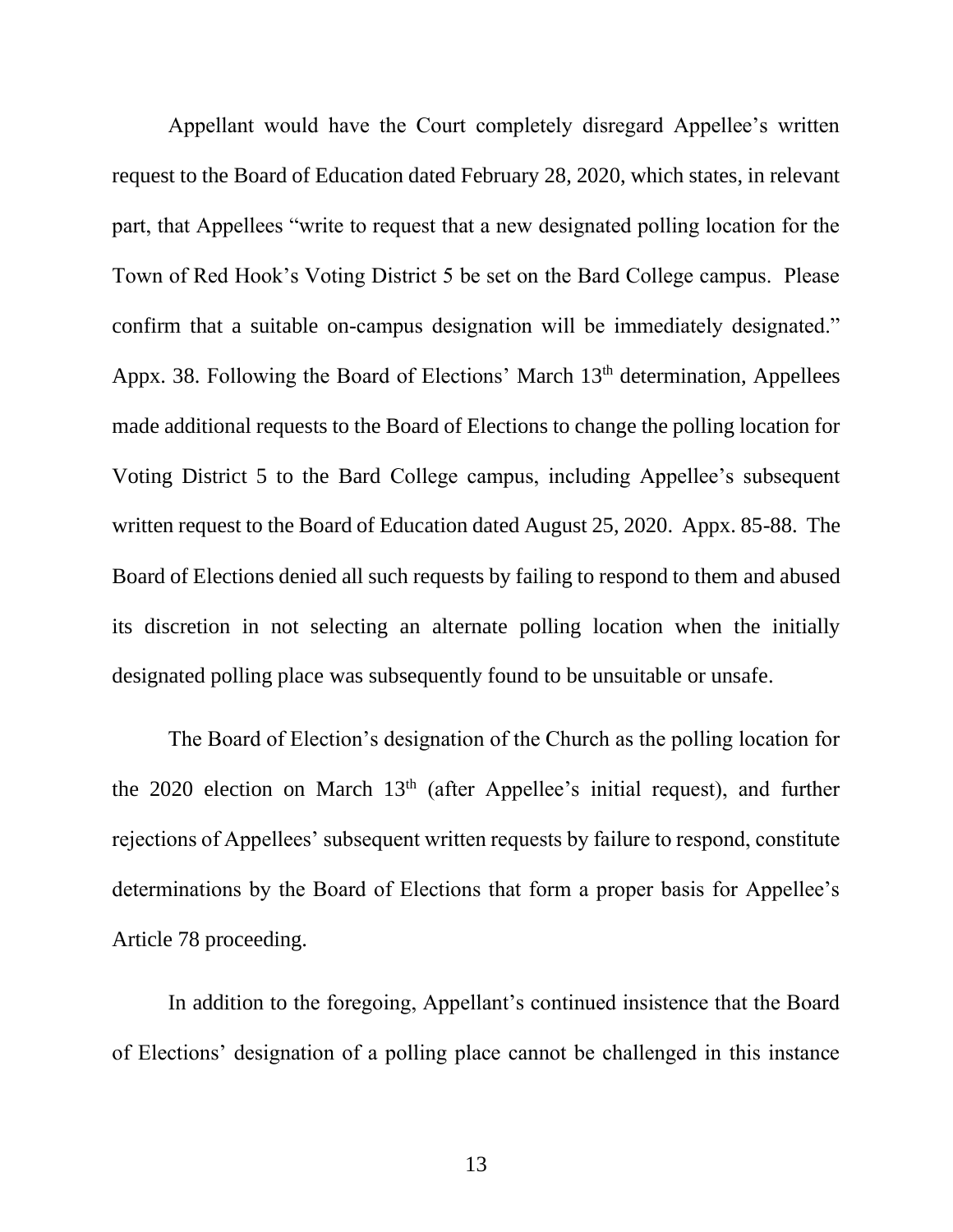because it involves some exercise of discretion on the part of the commissioners is without merit.

<span id="page-16-1"></span>As Appellees have made clear on the record below, the provision of New York Election Law requiring compliance with the Americans With Disabilities Act (N.Y. Elec. Law § 4-104) frequently uses the word "shall" in addressing the concern that all citizens have a safe and accessible place to vote in person, and thus falls on the "mandatory" side of the line. (*See Syquia v. Bd. of Educ. of Harpursville Cent. Sch. Dist.*, 80 NY2d 531, 536 [1992]) (holding that Courts "must examine both the language of the statute and the legislative intent underlying it.")

<span id="page-16-0"></span>The Board of Elections' refusal to modify its designation of a polling location that clearly does not provide a safe and accessible place to vote in person in light of overriding COVID concerns (as evidenced by the Church's own declaration that it is unable to provide a safe polling location that allows for proper implementation of social distancing measures necessary to protect the health of all voters) is not a proper exercise of discretion, as the New York Election Law mandates that the Board of Elections "shall" designate a safe polling location – not that it "may" do so.

Indeed, to find any merit in Appellant's argument, this Court would be forced to interpret the New York Election Law to permit Boards of Election to designate voting locations that openly threaten the health and safety of voters. Appellant's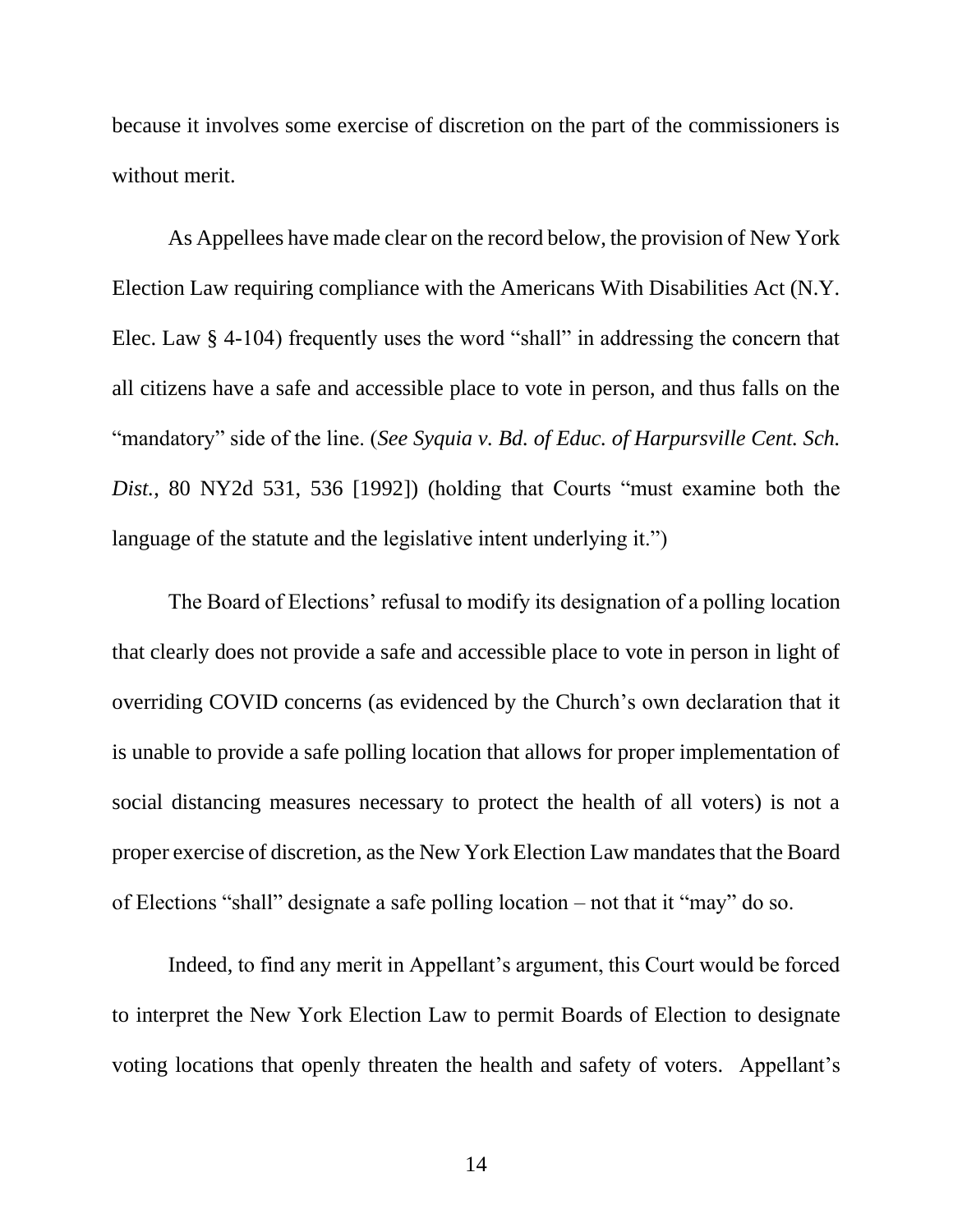<span id="page-17-2"></span>position cannot be allowed to stand. While a Board of Elections may properly exercise its discretion to select amongst available polling locations that comply with the requirements of the New York Election Law, it may not exercise that discretion to circumvent and openly disregard such requirements. Any contrary finding would make a mockery of the New York Election Law.

# <span id="page-17-0"></span>**IV. The Court did not err in granting relief on the basis of considerations that were not before the Board of Elections at the time of polling place designation.**

<span id="page-17-1"></span>The Court had a clear basis to find an abuse of discretion, either at the time of initial polling place designation on March 13, as well as while the realities of the COVID-19 pandemic became clearer, including by not selecting an alternate polling location when the initially designated polling place is subsequently found to be unsuitable or unsafe. Appellant cites to *Koeppel v. Southard*, in which the selection of a firehouse was called into question. The fire house continued as a polling place for a great number of years and use of the fire house was upheld by a court. Appellant quotes from the court's decision, "… nor is there any evidence, as distinguished from argument, that the location of the polling place is so inconvenient or unsuitable as to have impeded or restrained any eligible voter from casting his ballot." *Koeppel*, 30 Misc. 2d at 464.

On March 13, there was clear evidence that the Church as a polling place would impede the right to vote. Specifically, Bard students had explained, since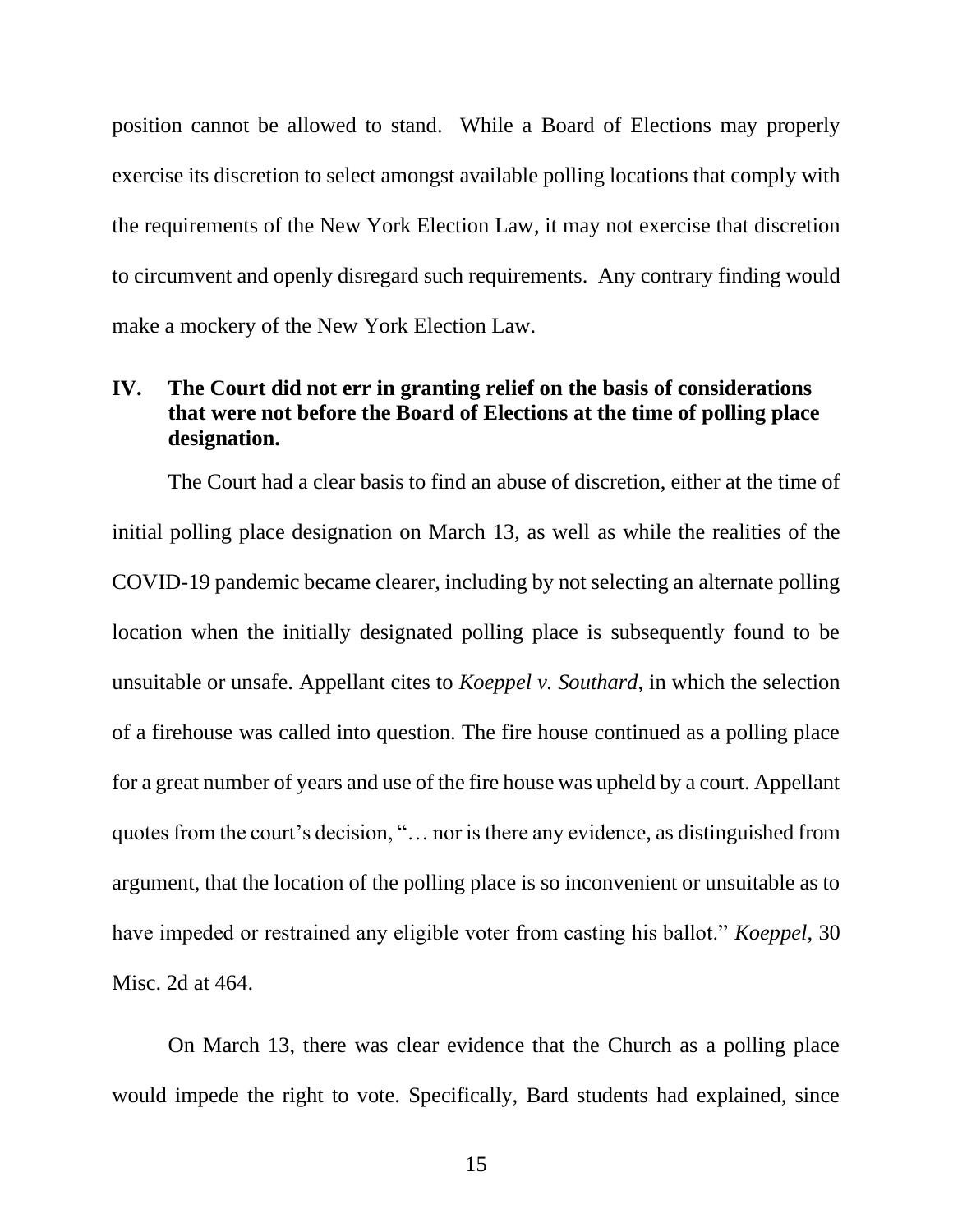2012, that the Church's lack of public transportation (in violation of state election law) and its isolated location on an unlit road with no sidewalks hindered students' – the vast majority of voters in the district – access to the ballot. On March 13, the required ADA survey was predominantly blank and misrepresented numerous questions. And on March 13, there was a clear request to the Board of Elections asking for a change in polling place which was ignored. Students' lack of equal access to the ballot including the inability to safely get to a polling place, and the Board of Election's wholesale failure to require a compliant ADA survey, is not a mere argument of inconvenience. It is evidence of voter suppression – especially when an alternative exists.

While Appellant abused his discretion on March 13, March 13 should not be considered a determination frozen in time due to the rapidly changing COVID-19 environment, one which shifted significantly over the summer as colleges across the nation were determining what their back-to-school plans were and polling and voting procedures were changing by the week. It would be counter to public policy to not take into account changing circumstances, and emergency circumstances, in this litigation. Otherwise, no relief might be available to review agency decisions in emergency situations or unprecedented scenarios such as a global pandemic.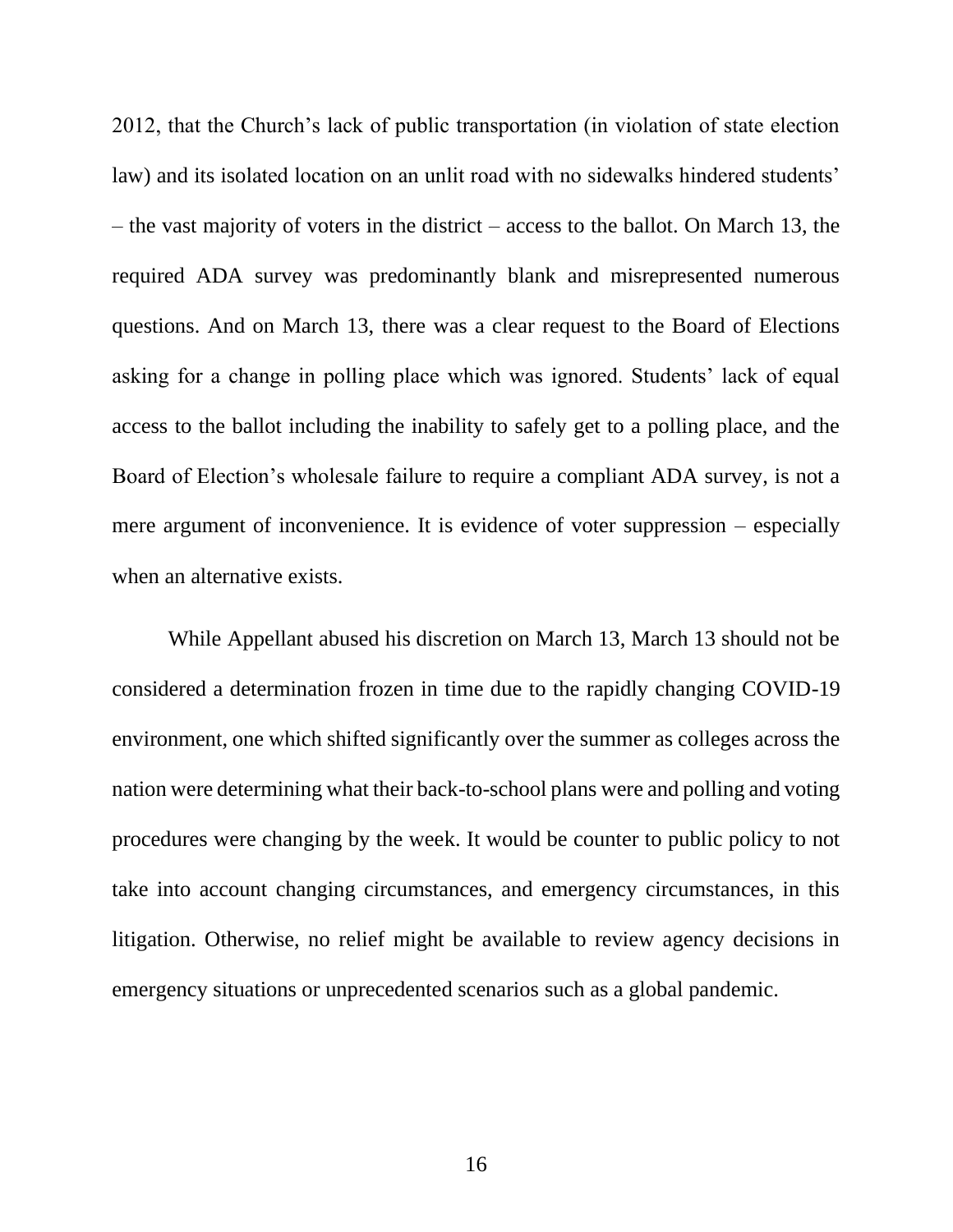# <span id="page-19-0"></span>**V. Conclusion**

The Court should affirm the decision and order of the court below and permit Bard as the designated polling place for Red Hook District 5.

Dated: 27 October 2020

 $Z$ 

Venable **N** Michael J Volpe, Esq.

1270 Avenue of the Americas New York, New York 10020 Phone: (212) 808-5676 [mjvolpe@venable.com](mailto:mjvolpe@venable.com)

\_\_\_\_\_\_\_\_\_\_\_\_\_\_\_\_\_\_\_\_\_\_\_\_\_\_

Bromberg Law Yael Bromberg, Esq. 43 West 43rd Street, Suite 42 New York, New York 10036 Phone: (212) 859-5083 [ybromberg@bromberglawllc.com](mailto:ybromberg@bromberglawllc.com)